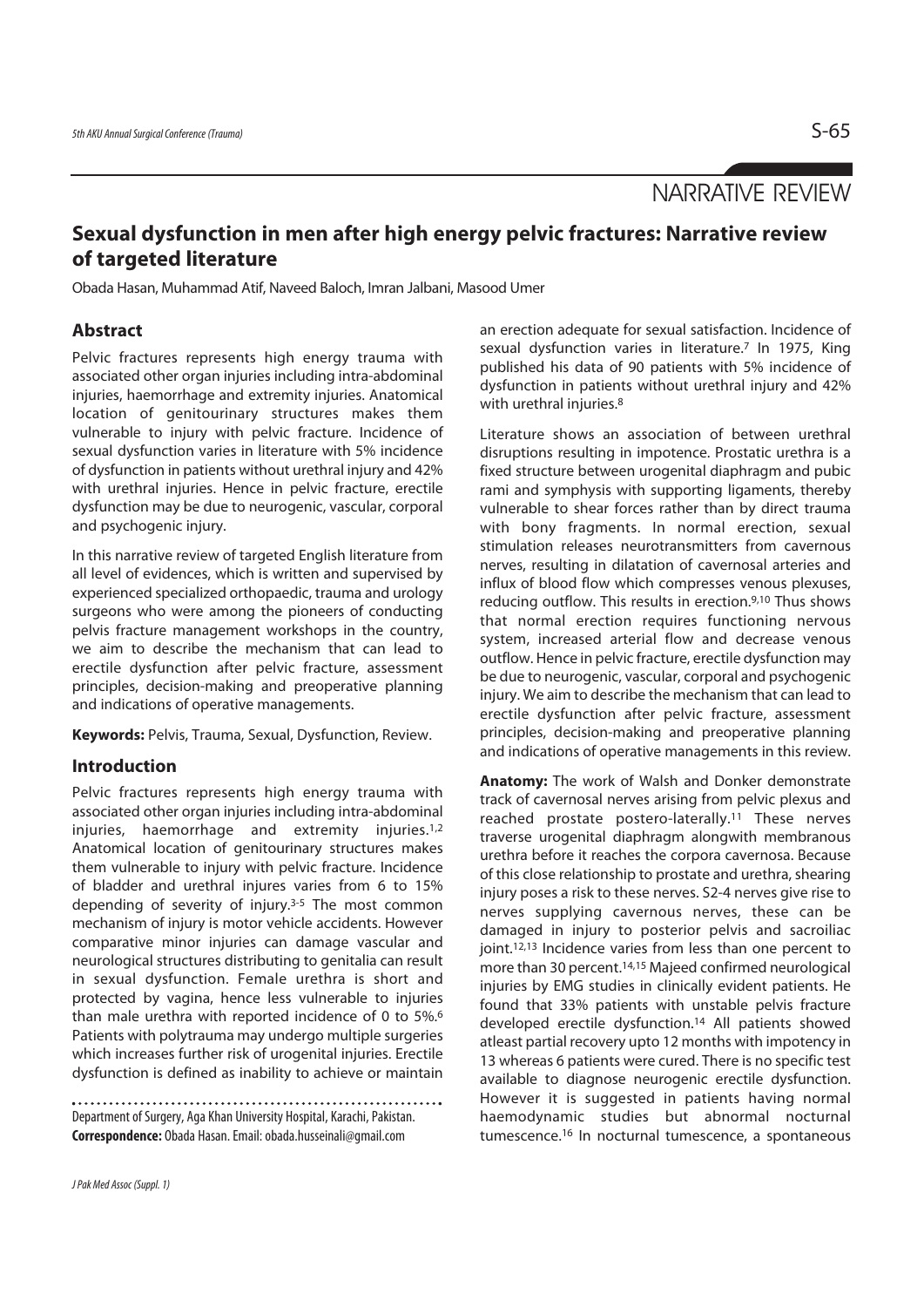

**Figure:** A and B showing anatomy of penis including vessels.

**Note: Figure A and B is from "Advances in our understanding of mammalian penile evolution, human penile anatomy and human erection physiology: clinical implications for physicians and surgeons," by C.H. Hsieh et al, 2012, Medical Science Monitor, 18(7), p.RA118e125.**

erection occurs during sleep or when waking up. It occurs three to five times in normal men during sleep (commonly in rapid eye movements) indicating penile health. According to Bancroft, noradrenergic neurons of locus ceruleus have a negative effect on erection and stops during rapid eye movement sleep thereby allowing testosterone-related excitation resulting in nocturnal penile tumescence.17

The Internal iliac artery gives rise to pudendal arteries which further branch into common penile and cavernosal arteries (Figure A and B showing anatomy of penis

S-66 5th AKU Annual Surgical Conference (Trauma)

#### including vessels).

Severe trauma, compression injury or laceration can damage these vessels and also embolization of internal iliac vessels can be a cause of dysfunction.18 Veno-occlusive failure mechanism is also a contributing factor of dysfunction. This mechanism has not been extensively demonstrated as compared to arterial and nervous part. Inadequate and poor results would be encountered by neglecting this mechanism. Veno-occlusive mechanism depends upon trabecular fibroelastic compliance and smooth muscle cells tone. Literature postulated that trabecular pattern may be damaged by either direct injury or during repair of the wound. This may results in inability to relax, expand and compress the subtunical venules to prevent venous leak and maintain erection. Sharlip19 found impotency in three patients with obliteration of internal pudendal arteries at urogenital diaphragm. Later on even collaterals were formed with retrograde filling of penile arteries without promising effects. Treatment of impotency with excision of traumatic arterio-venous fistula among internal iliac vessels also has been described in literature.

Selective internal pudendal arteriography was performed by Levine in impotent patients.20 Nintypercent of patients with pelvic fracture were found with pudendal or common penile lesion and thirty five percent with fracture.

As pelvic trauma is caused by high energy with associated lesions, Patients need treatment for long periods of time. Ten percent of patients were found to develop posttraumatic stress disorders. Literature showed eighty percent of these patients having sexual dysfunction. Patients on treatment also have impotency.<sup>21</sup>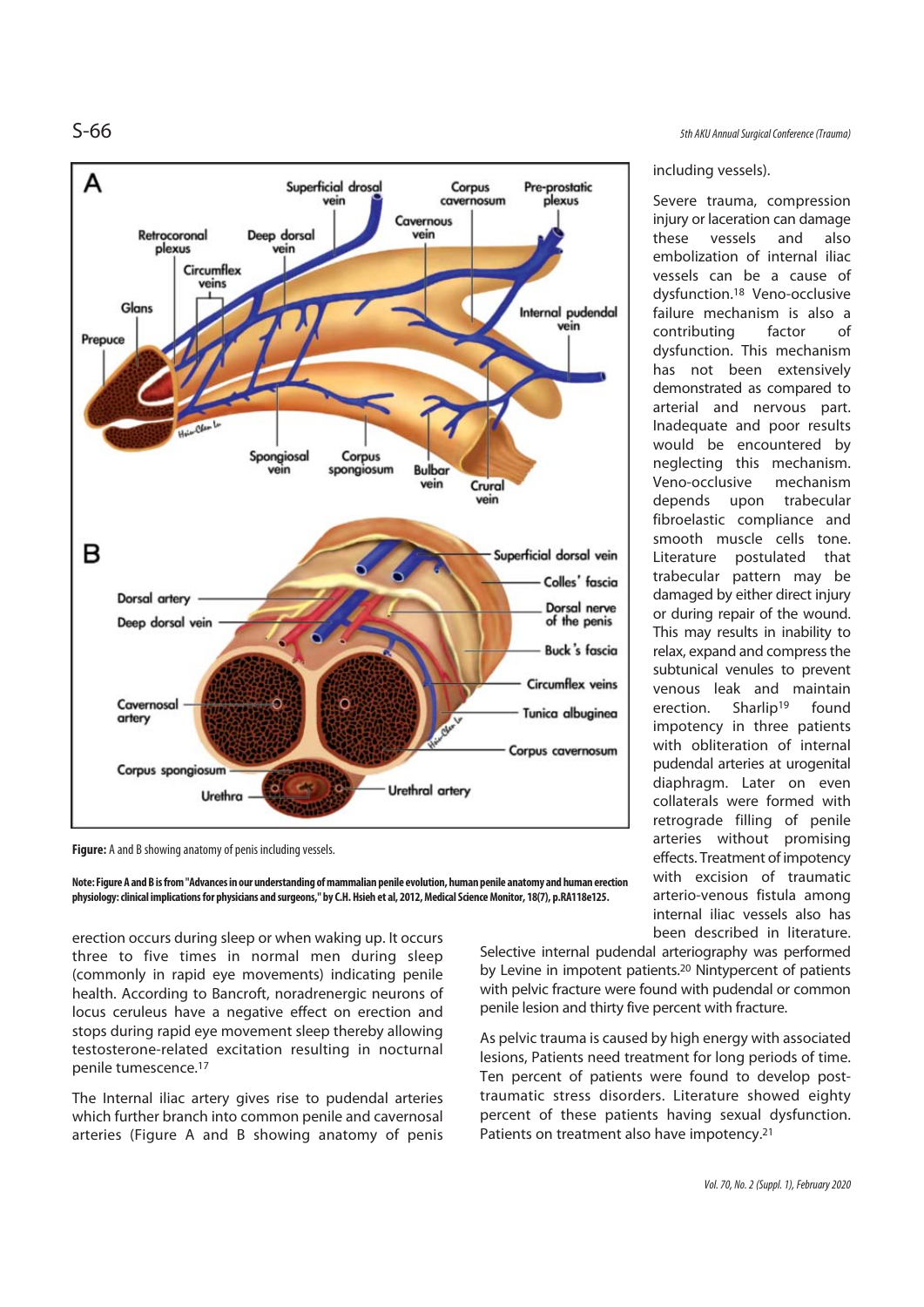# 5th AKU Annual Surgical Conference (Trauma)  $S$  -67

**Patient evaluation:** Patient evaluation includes comprehensive history, proper physical (local and general) and psychological examination. Co-morbid conditions like diabetes, vascular, neurological and medication should be sorted out. Sexual history including how patient recognized the problem should be asked. It is important to inquire about association between dysfunction and trauma, subsequent treatment, duration of disease, difficulty in erection, quality of nocturnal and masturbatory erection and local symptoms. Psychogenic problem should be considered in the presence of nocturnal erection. The examination of secondary sexual characteristic and external genitalia has a paramount importance in patient evaluation.22

Apart from baseline investigations, blood glucose level, lipid and serum testosterone level should be assessed. Vascular injuries can be identified with colour Doppler, duplex Ultrasonography, dynamic infusion cavernosometry and arteriography. Neurophysiological testing are not routinely performed due to none specificity for autonomic nerve damage. Nocturnal penile tumescence is helpful in psychogenic patients.21 MRI determines soft tissue pathology (corpora).23

#### **Specific Investigations**

**1- Pharmacological test:** Prostaglandin 1E is injected in corpora resulting in erection in 10 to 20 minutes. Deformity can be seen on erect penis. In case of pelvic fracture, vascular etiology can be expected in absence of response.24

#### **2- Vascular component assessment**

**Ultrasonography:** Vascular anatomy and physiology of genitals can be investigated by duplex Ultrasonography. Two parameters are important including peak systolic (PSV) and end diastolic (EDV) velocities. These are calculated in penile (cavernosal) arteries. Value of PSV less than 25 cm/s are abnormal showing reduced blood flow while more than 35 cm/s are normal. Veno-occlusive dysfunction is determined by increased EDV indicating failure of smooth muscle relaxation. This could be due to neurogenic or inflow disorder.

**Dynamic infusion cavernosometry:** This is used to assess smooth muscle functions in patients with vascular injury. This is invasive and time consuming and designed for veno-occlusive functions.25

**Arteriography:** When ultrasound is suggestive of arterial injury and revascularization is planned, pudendal arteriography should be considered. Internal pudendal artery is cannulated through femoral puncture. Whole examination includes identification and localization of

vascular lesion. This procedure can only be done when vascular surgical intervention is considered.26-28

### **3- Neurophysiological testing**

**Bulbocavernosal reflex:** Sacral nerve root and pudendal nerve is assessed. Latencies are measured in striated muscles of bulbocavernosus, urethral and anal sphincter. This tests somatic functions only and unreliable to determine male dysfunction. It is not commonly used.

**Thermal threshold testing:** This test is used to detect peripheral neuropathy. Abnormal sensitivities like in diabetes are noted inpatient with pelvic fracture. Disadvantage of it is that it detects sensory fiber rather than parasympathetic fibers of penile erection.29

**Electromyography:** Electrical activity is recoded in smooth muscle of corpora. Abnormal activities are detected in pelvic trauma patients compared with normal.

**4- MRI:** Urethral injuries are picked up with MRI. It determines erectile tissue of penis and help in detection of injuries. Sometimes pharmacological erection is performed before MRI. It is performed before any reconstructive procedure.30,31

**Prevention of erectile dysfunction:** Initial management of urethral injuries has profound effects on development of dysfunction and long-term outcomes. There is no clear preference for treatment. Most of the centers prefer suprapubic catheterization for urinary diversion and delayed primary repair. After a delay of 6 to 8 weeks, antegrade urethrography is performed. In a incomplete lesion, healing may occur spontaneously. If patient is able to void, tube can be removed and patient is observed for stricture formation. Delayed end-to-end repair can be considered if stricture is found.32

**Management:** In early stages of recovery from pelvic fracture, patient is unable to resume sexual activities. As recovery occurs, this issue become evident and gains importance. It is observed that spontaneous sexual function returns in 20% of patients upto 18 months of injuries.

### **Medical treatment**

**Phosphodiesterase Inhibitors:** Treatment of sexual dysfunction has been revolutionized by sildenafil (Viagra). It inhibits phosphodiesterase (PDE) type 5, (an enzyme terminating action of cyclic guanine monophosphate in smooth muscle cells in penis). In the presence of normal vasculature and neurogenic pathways, it potentiates erectogenic signals and promotes normal erection. It is used to treat dysfunction regardless of cause. It can be used in some patients with pelvic fracture. As in radical retropubic prostatectomy, both cavernosal nerves are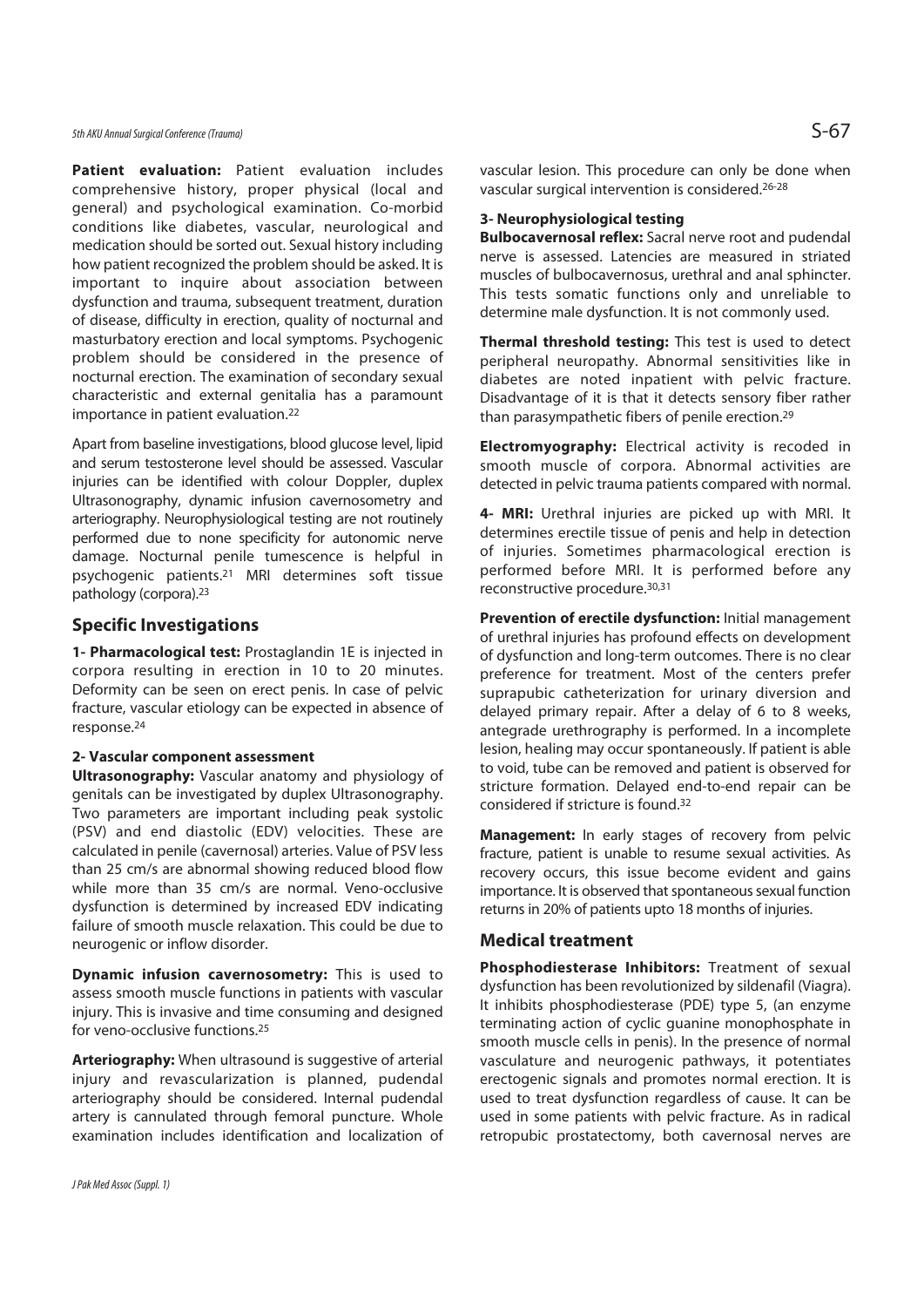sacrificed, this drug remains ineffective. So it can be assumed that pelvic fracture patients have normal vasculature and nerve supply who respond to sildenafil. No study has been conducted to find effects. In contrary to this, those patients who are unable to respond to drug may have neurogenic or vascular lesions.33-35

**Intracavernosal Injection:** Prostaglandin E1 is commonly injected in corporal tissues for erection. This is used for patients who are non-respondent to oral therapy. Some patients are not satisfied with injection as it may cause penile pain or prolong erection which may require treatment. It indicated in neurogenic type dysfunction. Vasculogenic may not respond to injection.

# **Physical Options**

**Devices:** Cavernous system is flooded with blood with vacuum pump placed over the penis. A band is applied at base to maintain erection. It is a non-invasive method.

# **Surgical Methods**

**Penile Prosthesis:** Various implants are used for restoration of potency. A recent used prosthesis has inflateable cylinder in corporal tissue along with a pump and saline reservoir in scrotum. This is easy to use and a reliable method however in young patients it is less accepted.36

**Penile Revascularization:** In arteriogenic impotency, microsurgical penile revascularization is performed with success rate varying between 16% to 74%. Before any intervention, the vascular lesion should be localized and indentified carefully. Patients with focal injury are ideal candidates for surgery. Veno-occlusive incompetency is a relative contra-indication to surgery as it represents permanent damage to smooth muscle cells. Chronic pain, loss of sensation, penile shortening and failure of graft are common complications and patient should be counseled before intervention.37,38

## **Conclusion**

With modernization and advancement in the treatment method of pelvis fracture, erectile dysfunction is more commonly encountered than previously. These problems should be addressed during follow up as it is neglected in our society. Medical treatment as described above is acceptable with few side effects. Surgical treatment is reserved for a specific group of patients with focal vascular injury.

# **Strengths, Limitations and Future Study Recommendations**

This is a narrative review of targeted literature simplifying this complex topic from its different angles. This work was done and supervised by experienced specialized orthopaedic, trauma and urology surgeons, who were among the pioneers of conducting pelvis fracture management workshops in the country in the last decade, along with experts from clinical research and epidemiology. The review highlights this sensitive issue after these common injuries to the pelvis and its management protocols. The main limitation of the study is that we did not performa systematic review of all present literature. We recommend systematic reviews and meta-analyses focusing on the management of such injuries and including, but not limited to, associated injuries and the long term outcomes of surgical Vs conservative management.

#### **Disclaimer:** None.

**Financial Support and Sponsorship:** Nil.

**Conflicts of Interest:** There are no conflicts of interest.

**Guarantor:** All authors listed take full responsibility.

**ERC Requirement:** Exempted as it is a narrative review article.

#### **References**

- 1. Velazquez N, Fantus RJ, Fantus RJ, Kingsley S, Bjurlin MA. Blunt trauma pelvic fracture-associated genitourinary and concomitant lower gastrointestinal injury: incidence, morbidity, and mortality. World J Urol 2019. doi: 10.1007/s00345-019- 02725-7. [Epub ahead of print].
- 2. Johnsen NV, Firoozabadi R, Voelzke BB. Treatment Discrepancy for Pelvic Fracture Patients With Urethral Injuries: A Survey of Orthopaedic and Urologic Surgeons. J Orthop Trauma 2019;33:e280-4. doi: 10.1097/BOT.0000000000001482.
- 3. Saini DK, Sinha RJ, Sokhal AK, Singh V. Analysis of anastomotic urethroplasty for pelvic fracture urethral distraction defect: Decadal experience from a high-volume tertiary care center. Urol Ann 2019;11:77-82. doi: 10.4103/UA.UA\_48\_17.
- 4. Figler BD, Hoffler CE, Reisman W, Carney KJ, Moore T, Feliciano D, et al. Multi-disciplinary update on pelvic fracture associated bladder and urethral injuries. Injury 2012;43:1242-9. doi: 10.1016/j.injury.2012.03.031.
- 5. Flaherty JJ, Kelley R, Burnett B, Bucy J, Surian M, Schildkraut D, et al. Relationship of pelvic bone fracture patterns to injuries of urethra and bladder. J Urol 1968;99:297-300. doi: 10.1016/s0022- 5347(17)62696-x.
- 6. Niemi TA, Norton LW. Vaginal injuries in patients with pelvic fractures. J Trauma 1985;25:547-51. doi: 10.1097/00005373- 198506000-00015.
- 7. Morgentaler A. Male impotence. Lancet 1999;354:1713-8. doi: 10.1016/S0140-6736(99)06586-1.
- 8. King J. Impotence after fractures of the pelvis. J Bone Joint Surg Am 1975;57:1107-9.
- 9. Metze M, Tiemann AH, Josten C. Male sexual dysfunction after<br>pelvic fracture. J Trauma 2007;63:394-401. doi: pelvic fracture. J Trauma 2007;63:394-401. doi: 10.1097/01.ta.0000241145.02748.df.
- 10. Lue TF. Erectile dysfunction. N Engl J Med 2000;342:1802-13. doi: 10.1056/NEJM200006153422407.
- 11. Walsh PC, Donker PJ. Impotence following radical prostatectomy: